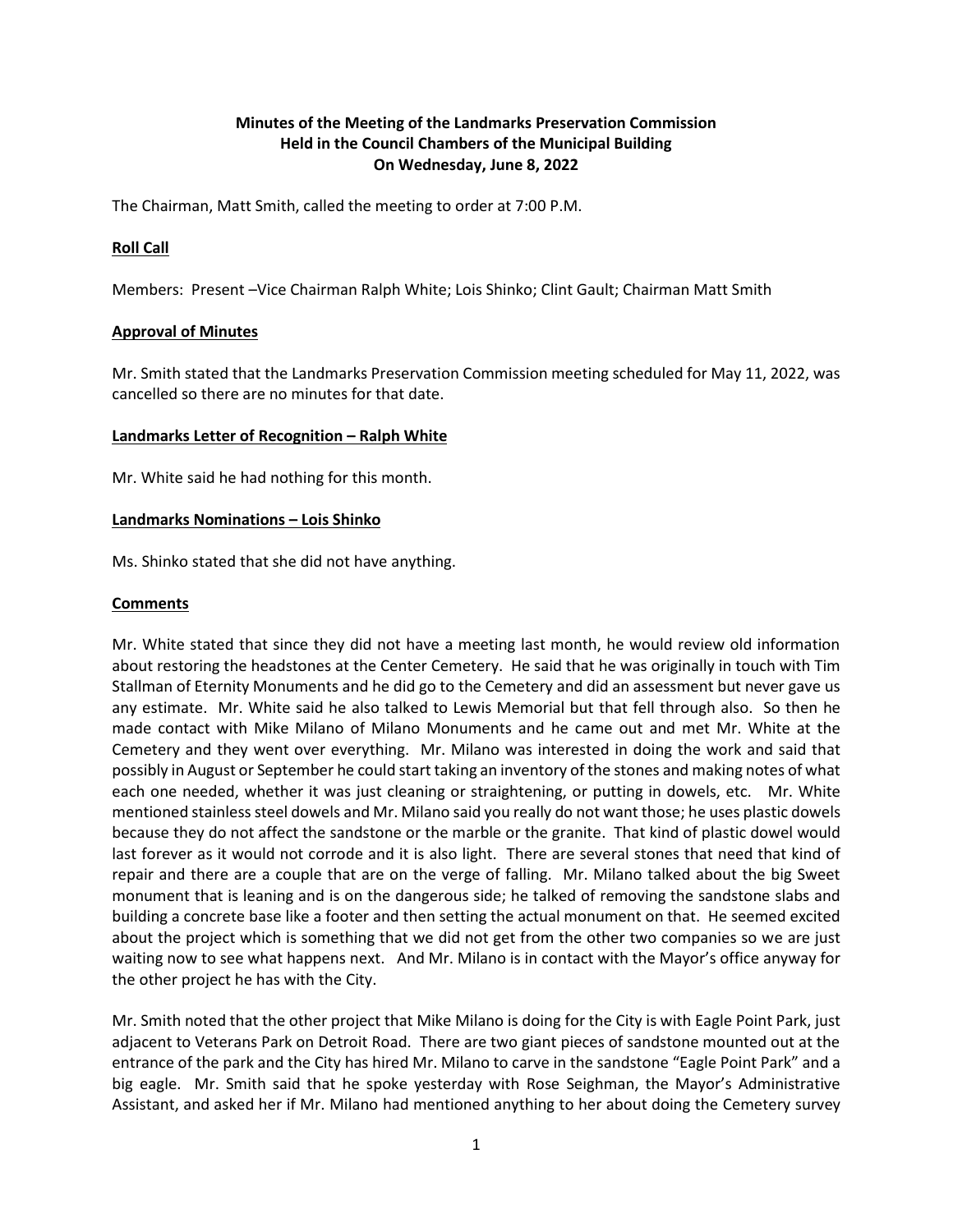and she was not really aware of that. She said that Mr. Milano would be calling any day about the engraving process at Eagle Point Park and Mr. Smith asked her to bring the Cemetery subject up with him and advise him that the City wants to hire him for that project as well. Mr. Smith asked Ms. Seighman to please contact him when she talks to Mr. Milano and when that happens he will inform the LPC.

Mr. White added that he had shown Mr. Milano some of the stones that have like a fungus growth on them from dirt and moss, etc. that has built up over the years and Mr. Milano said that he has a spray that is eco-friendly and it removes all that. He said you would not believe the difference it makes; it makes the stone look like new. He suggested getting some volunteers of Boy Scouts and Girl Scouts to go to the Cemetery and Milano Monuments would show them how to use the spray and that would save the City some money too.

Mr. Gault said that the Boy Scouts, Eagle Scouts, and Girl Scouts are fantastic. They are always volunteering and doing things for the French Creek Foundation. Every year they volunteer for projects for the Christmas Tree Lighting events and they help each year with planting the flowers on Detroit Road. He said that if Mr. White would call his office, he can get the contact information for the Scouts, and he gave Mr. White the telephone number.

Mr. Smith stated that he did not know if Mr. Gault and Ms. Shinko were aware that old ledgers of the City of Avon going back to 1818, were found at City Hall. These are old, old documents of any happenings with the City government; one section had a list of all the residents who served in the Civil War. He and Mr. White were contacted by Mayor Jensen about what to do with the ledgers. So the public can look at them, they need to be scanned and digitized. Donna Kelly Sprinkle, Director of the Avon Branch Library, runs the Lorain County Memory.org website and she is willing to train somebody with her scanning equipment to scan the ledgers. They can go to the library and scan these materials and Ms. Sprinkle could get a digitized copy of these records to post on Lorain County Memory.com. The City of Avon would also want a digitized copy and they were willing to pay somebody to do it. So a student who just graduated from Avon High School has been hired for 50 hours of work to do this. And then eventually we will have to figure out what to do with the actual books. Mr. Smith thought that the Avon Historical Society would want them. He said that he would keep everyone updated on this. Mr. Smith added that this would be invaluable for people who want to study their families, genealogy or some historian who wants to study Avon; it could be a historian 100 years from now. So he is excited about this.

Mr. Smith stated that there will be an Open House at the Cahoon House next Thursday, June  $16^{th}$ , 5:00 P.M. to 7:00 P.M., for people who donated items. Mr. Smith said that he will be there volunteering, being a guide for people. And Sheri Seroka asked him if he would also be a guide on Saturday, June 25<sup>th</sup> and Sunday, June 26<sup>th</sup>, which is the Antique and Uncle Junke weekend. The Cahoon House will be open to the general public on that weekend from 10:00 A. M. to 2:00 P.M. And Mr. White is going to have the Old Town Hall open that weekend on Sunday, June 26<sup>th</sup>, 10:00 A.M. to 2:00 P.M. Mr. White added that people have shown interest in wanting to go in the Old Town Hall and the Historical Society will have items to sell such as prints, the tour guidebook, etc. He has a couple people who have volunteered to take his place as a guide at the Cahoon House on Sunday. Mr. Smith said that Ms. Seroka told him that the Mayor is working on getting someone permanently hired a few hours a week at the Cahoon House so that there will be set hours for public tours.

Mr. Gault stated that the French Creek Foundation planning meetings are beginning for the Christmas Tree Lighting events. He announced that this year the events are being moved over to the Every Child's Playground area for safety reasons. And then logistically it was difficult blocking off spaces down in the